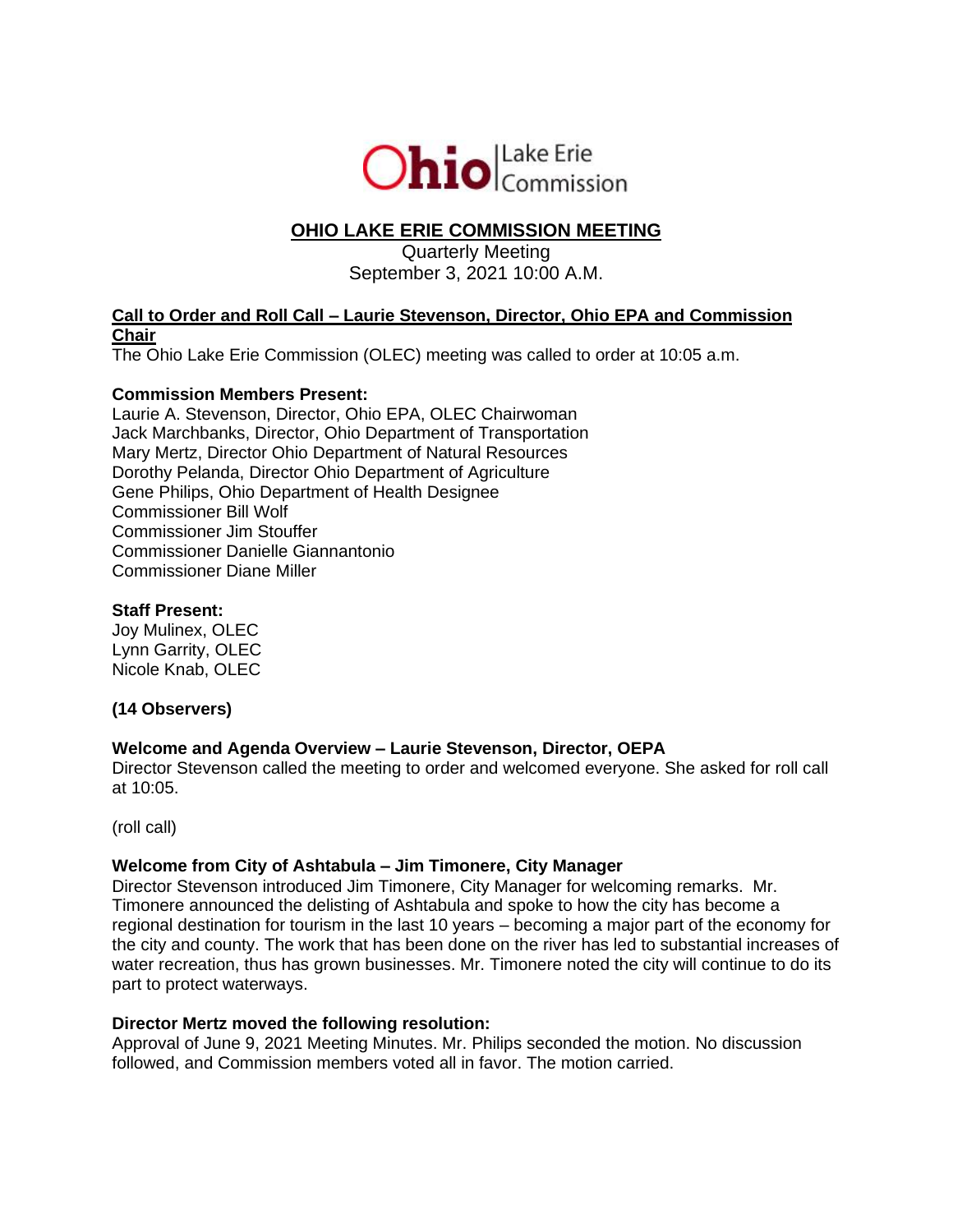# **Life on Lake Erie Photo Contest Awards**

Director Stevenson announced the 2021 Life on Lake Erie Photo Contest Winners**.** The photo contest highlights the many great features of the Ohio Lake Erie shoreline and encourages locals and visitors to get out and enjoy the views and environment. Director Stevenson took a moment to acknowledge and recognize the photographers' submissions that captures the spirit and energy of Lake Erie.

Director Stevenson recognized those winners who were unable to join in person:

- Morning Paddle Lynda Kemp
- Sunrise Easter Morning Avon Ohio Andrea Nagy

Director Stevenson recognized winners who were present and were welcomed to take the podium and speak to their photographs.

- Sandra Buescher, Edgewater Pier Contemplation.
- Gary Bluhm, Approaching Sunset at Lake Erie Bluff.
- Rick McBride, Growing Out of the Water & Catch at Sunset (Overall Judges Favorite).
- Michelle Wittensoldner, Crashing Waves at Sunset & Heron on Shore (Overall Judges Favorite).

### **Special Report: Ashtabula River Area of Concern Highlights – Advisory Council Co-Chairs, Matthew Smith**

Mr. Smith provided information on the Ashtabula River and delisting, and credited Fred Leitert, who was not able to attend the meeting, as a big part of the cleanup involvement since the 1980's.

In 1987 the Ashtabula River was listed as an Area of Concern, in 1988 a RAP Committee was formed, and in 1991 the approach was switched to a partner format in efforts to get the river dredged. Between 2006-2009, the Ashtabula River was dredged and main containments were put into holding basin. Following the dredging, the partnership dissolved and retuned back to the original RAP Committee format.

A few years later, Ohio EPA switched the format from RAP to Area of Concern Committees. There were 6 beneficial use impairments of the Ashtabula River. Over a period from 2014 – 2020, steps were taken to delist the beneficial use of the impairments.

Mr. Smith credited the involvement of people and organizations for the continuous movement of the efforts. As the Area of Concern Committee was restructured Mr. Smith was nominated to be one of the Co-Chairs along with Fred Leitert. Later, Ohio Lake Erie Commission partnered with Ohio EPA to take over the AOC program administration. Mr. Smith extended his thanks to EPA, partners, and local community for efforts in their help in cleaning up the river and working towards delisting.

Director Mulinex asked Mr. Smith how he thinks they made the progress they did, and what he credits to being part of the "secret sauce? Mr. Smith stated that the progress happened because of the effort put in from local communities, and the 30 years of work put into the project before the actual dredging took place. Credit to Karl Anderson who would go to D.C. and talk to legislators about the importance of getting the Ashtabula River cleaned. The boating community heavily supported the dredging, and things started falling into place between the industry who was committed to doing the cleanups and legislators who committed funds for the cleanups. Noted that the Ashtabula AOC is smaller in size than other AOC's. The partnership did a great job at getting everyone to the table to make sure the work was being done including: industry, agencies, and local communities.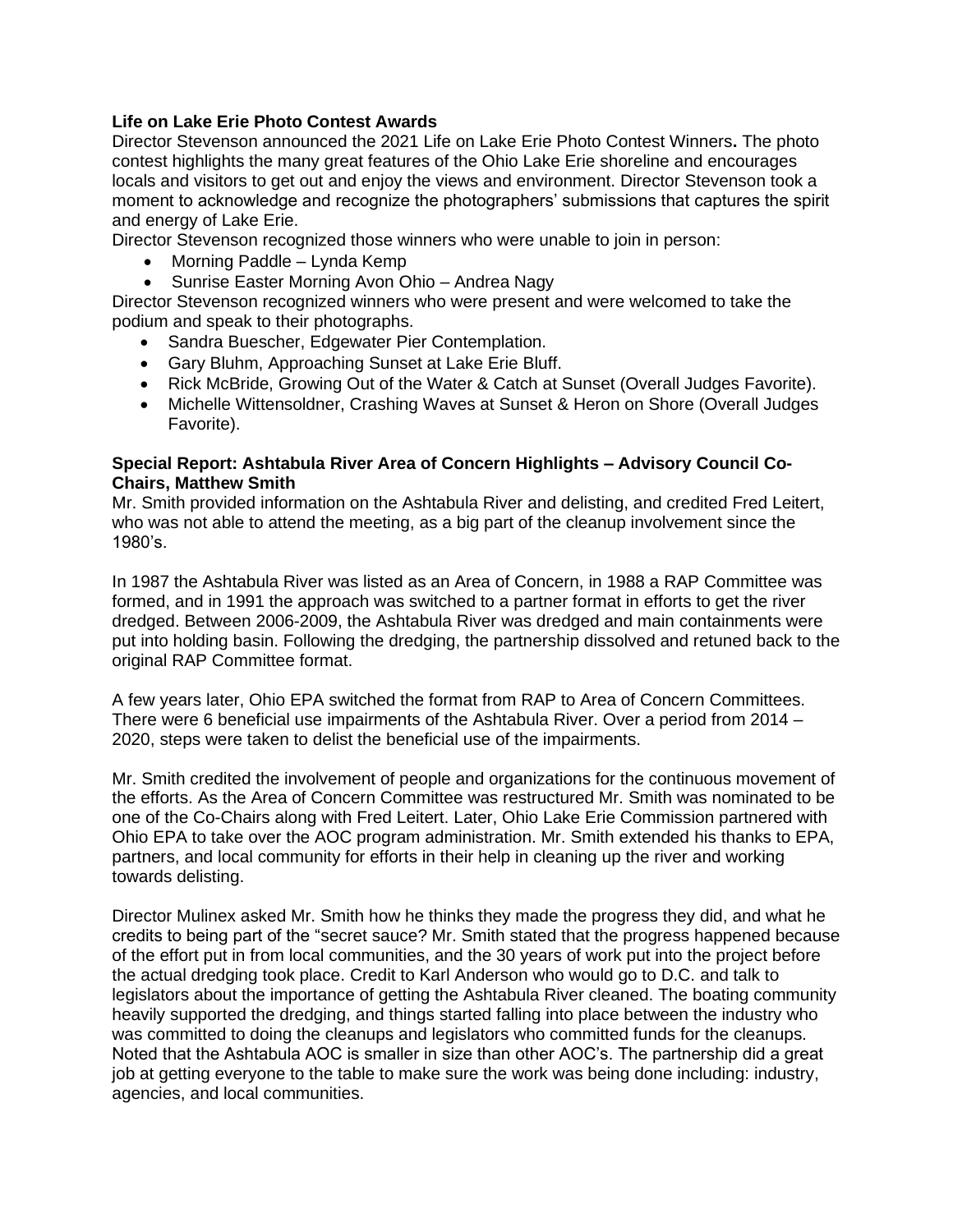Commissioner Jim Stouffer asked as it relates to the containments – did the industry adapt their ways and what was the dynamic in how the change occurred? PCB's were the main contaminate and they were discharged into Fields Brook. Over time industries have adapted practices. As Clean Water Act went into play in 1992, there were certain standards to abide by. That changed the amount of discharge of what was coming into the river. There were over 14,000 pounds of PCB's that were dredged out.

Director Jack Marchbanks asked what are the challenges in keeping the river clean? Mr. Smith noted that the Ashtabula River has good water quality, and the industry is already regulated by the Ohio EPA. You have the city that has the general stormwater runoff, and since the Ashtabula River has been designated as a State Scenic River, there's very good water quality.

Commissioner Diane Miller noted that the stakeholders have been an important part at keeping the momentum and asked what Mr. Smith was doing to keep younger people involved given the proximity of the college campus? Mr. Smith noted that there's always a challenge getting younger kids involved. Some of the ways to do this is through internships at college levels and getting out into the schools at younger ages to get them to see organisms in streams, fish, etc. When exposed at that young age it helps educate and expose them to what's available and enlighten passion to help and make a difference.

Director Jim Stouffer asked if boating has been enhanced or fishing improved? Mr. Smith noted boating has definitely been enhanced, especially since the river used to have areas of only a couple feet of water. Dredging has opened up marinas and provided better utilization of the river. One thing that was lacking in the Ashtabula Harbor was the amount of habitat available for fish spawning – part of the cleanup involved a slip that was no longer used by the railroad and worked with the railroad company to restore the slip and by doing so created fish habitat and dredged banks back to encourage fish spawning to restore habitat making it a great benefit to the boating community.

Commissioner Danielle Giannantonio asked if he was able to establish the cost of the delisting of the Ashtabula River? Mr. Smith said the numbers aren't available to him, however it was roughly 70 million to do the dredging. This didn't include agency staff and costs associated with surveying and engineering.

Director Stevenson asked how long has Mr. Smith personally been involved with the project? Mr. Smith stated that he's been involved since 2006. Director Stevenson followed up the question asking him if he envisioned getting to the delisting to which Mr. Smith said after dredging started, things really started falling into place and he could see the delisting happening. Director Stevenson credited the incredible effort and teamwork across the board.

### **Recognition of Ashtabula River Advisory Council – Chair Director Stevenson and Secretary Director Mertz**

Director Mertz recognized Mr. Smith's involvement with the program. Director Mertz said that Matthew Smith has been with ODNR for 20 years, of which the last 15 have been spent in the Scenic River Program. Mr. Smith successfully manages 7 state designated Scenic Rivers in Northeast Ohio. He led efforts to get the Pymatuning Creek Ohio's 15th Scenic River back in 2018. Since 2006, Matthew was responsible for watershed planning for the Scenic River study for Ashtabula River finalized in 2008, and additionally served as Co-Chair of Ashtabula AOC. Director Mertz noted his dedication to Ohio's waterways and his passion to educate those around him. She recognized the tireless work he's done for the Department and AOC. Mr.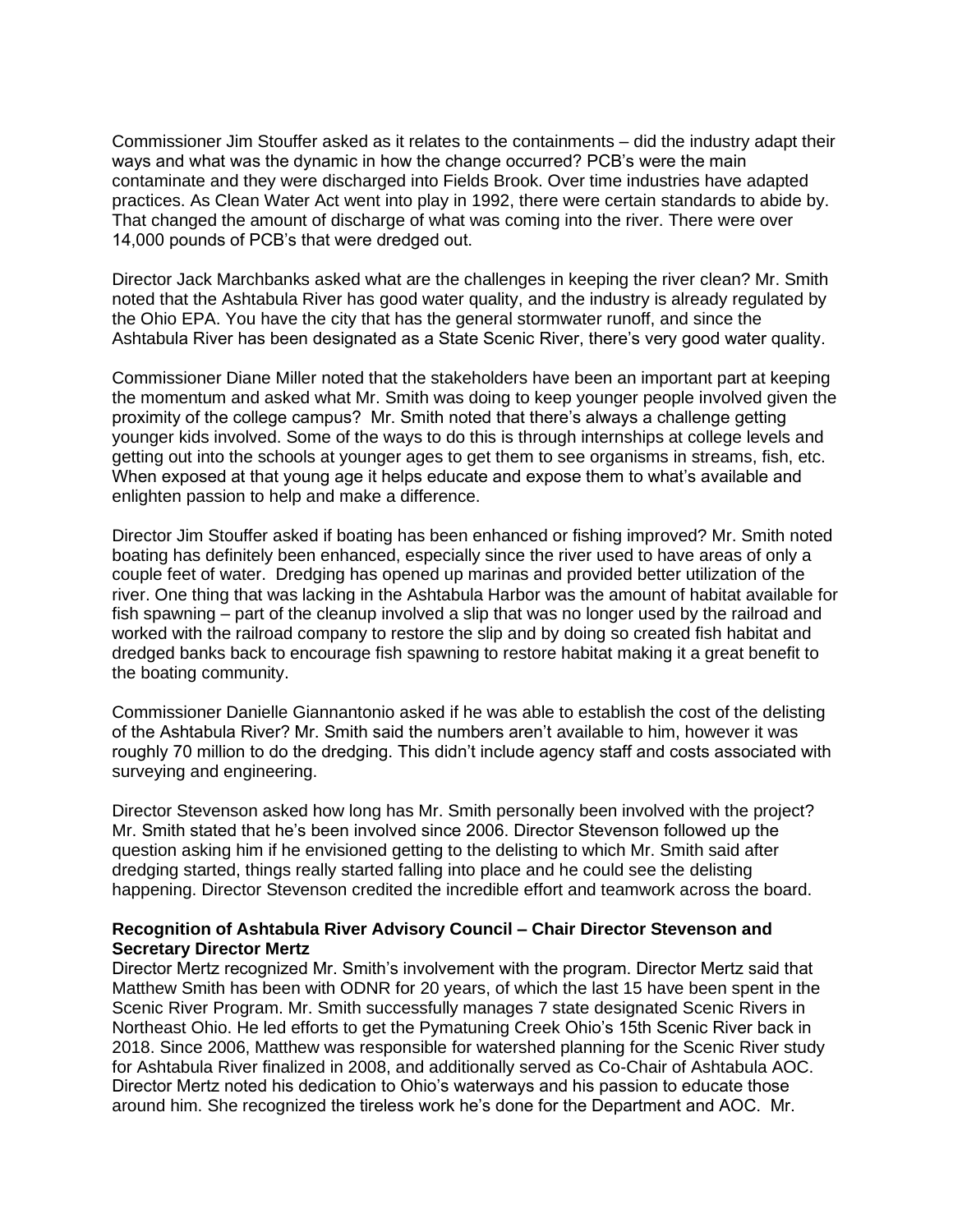Smith was presented a framed photo marking the 2021 Delisting of the Ashtabula River. *Note*: Fred Leitert is also recognized for his work and long time service for over 30 years as co-chair of the Ashtabula AOC Advisory Committee but was unable to attend.

#### **Ohio Lake Erie Commission Office Report – Joy Mulinex, OLEC**

Director Mulinex recognized Lynn Garrity's involvement in the AOC as well as local, state and federal players involved.

Director Mulinex announced the departure of David Emerman who is now with Ohio EPA's Division of Surface Water Central Office. He will continue to work on dredge material program. Nicole Knab was also introduced to the Ohio Lake Erie Commission as an intermittent Environmental Communication Specialist for the next year.

The H2Ohio Team sent the General Assembly the second H2Ohio Report which looks at the projects done during fiscal year 2021. You can find full report at h2.ohio.gov

Director Mulinex noted successes of the Ashtabula AOC and that work will continue in the three other AOCs in Ohio. Work is wrapping up on two major projects Penn 7 and the Otter Creek – Great Lakes Legacy Act Project – both of these are located in the Maumee AOC. Lynn Garrity has been coordinating with EPA Great Lakes National Program Office on the next set of GLRI and Legacy Act Projects for the AOCs.

GLRI priorities for Ohio continue to be identified and submitted back to US EPA. The Commission continues to coordinate with state agencies on the requests being sent to US EPA, and eagerly watching what's happening on federal side. The GLRI authorization had been increased, going up to \$475 million dollars. Included in the public infrastructure bill being considered is another billion dollars for the Great Lake Restoration Initiative (GLRI), and will be spread out over five years.

At the end of June, the Governor signed the State biennium budget. The Commission was provided a two year full budget of \$833,000 dollars over the biennium.

Work is continuing on the Lake Erie Quality Index which looks at data on Lake Erie to inform us on how the state of Ohio is doing on our portion of Lake Erie. OLEC is working on data and analysis and looks to have the report done by the end of the year, and timing will correspond with the OLEC 30<sup>th</sup> Anniversary.

The Western Lake Erie Basin Partnership led by NRCS is engaging with the Army Corps of Engineers to coordinate with Ohio/Michigan/Indiana on projects in the Western Lake Erie Basin to address nutrients. They are interested in our thoughts on nutrients reduction projects in Western Lake Erie Basin. OLEC is facilitating conversations on work that can be done on the wetlands, technologies, and agricultural NPS.

Funding that the Commission receives from the sale of the Lake Erie License Plate goes towards the Lake Erie Protection Fund. Over the years the Commission has granted out that funding for a variety of purposes. Sandra keeps track of the Lake Erie license plate sales which has been on a downward trend over the last 14 years. However, in 2021 figures show in upward climb by \$5,000.

Director Mulinex reminded commissioners to take the required ethics course which needs to be done every year.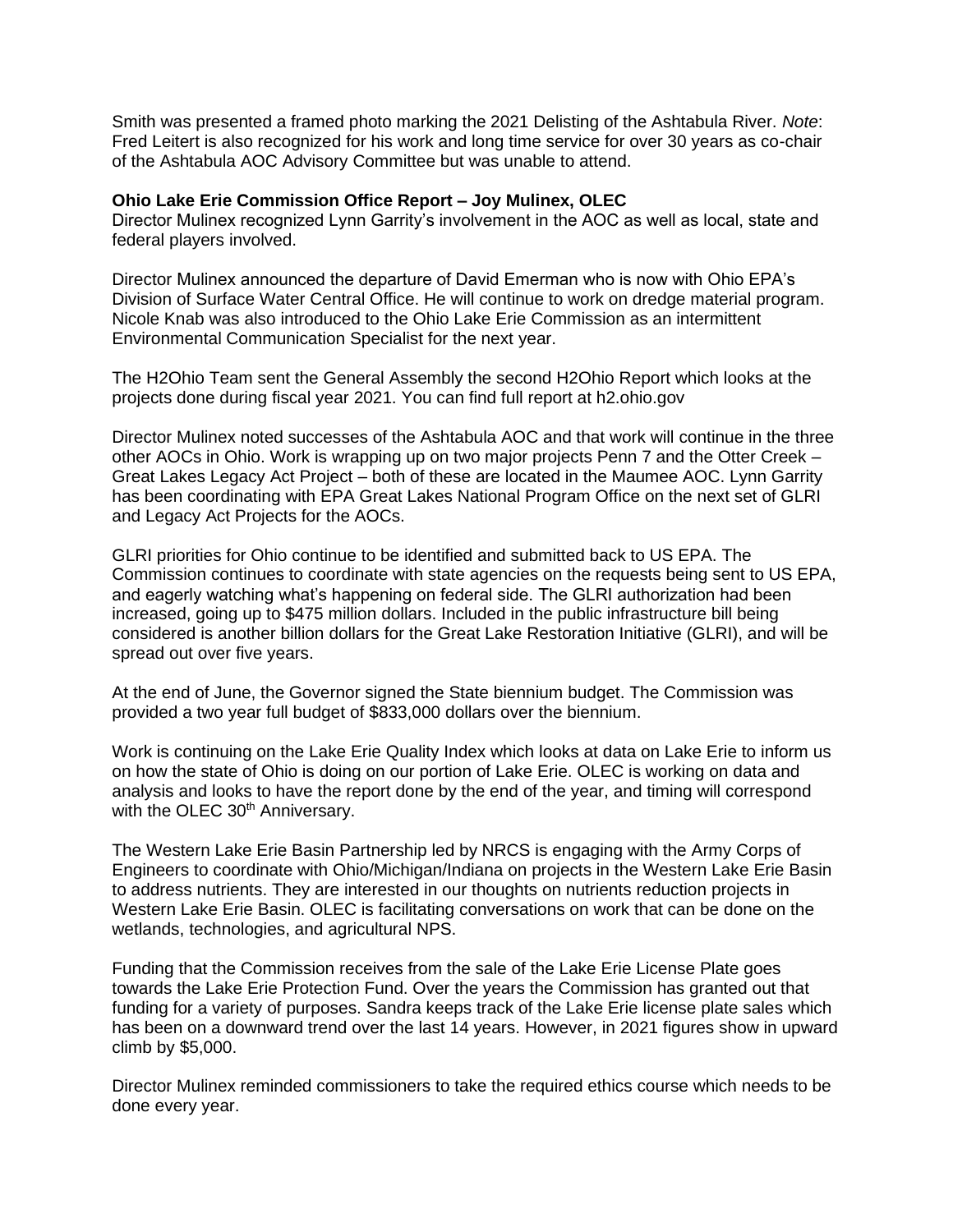### **Agency/Commissioner Reports**

**Bill Wolf, Commissioner:** The IJC Water Quality Board is putting together a collaborative of 20-30 people to address manure impact on water in Ontario and Ohio with a focus on Lake Erie. The collaboration consists of scientists, professionals and other people that have been involved with clean water – hopes to kick off between October and the end of the year.

**Director Marchbanks:** ODOT is partnering with Put-In-Bay to upgrade Miller Ferry Dock which will extend and elevate the existing deck. Miller Ferry will still be operational, and construction will be scheduled to work around high-use times. It's a \$663k project and will be under contract by the end of the calendar year. ODOT is excited about the jobs that will come from the project and its focus on handling stormwater.

**Gene Phillips on behalf of Bruce Vanderhoff, Director of Ohio Department of Health:** ODH completed upgrades to the BeachGuard system regarding E. coli and harmful algal bloom reporting. Updates are consistent with harmful algal bloom recreation strategy updates made last year and available in the system. Additional updates are planned for later in the year. ODH completed distribution of fish consumption advisory brochures for 2021 to a number of agencies and organizations throughout the Lake Erie Basin and Ohio.

**Danielle Giannantonio, Commissioner:** Recognized the bipartisan federal infrastructure bill and excited to see there is \$48 billion in water infostructure and the impact that will have on the Ohio community systems.

**Diane Miller, Commissioner:** Mentioned Maumee Bay GLRI projects that the students at the University of Toledo are involved in. Environmental Engineering students are working on a GLRI funded "Clean Up Lake Erie" project. This project partnered with the city of Toledo, Partners for Clean Streams, and others. This was funded through a 2-year grant to the city of Toledo for \$450K, and is a research and cleanup project in one. Involved the deployment of five trash collecting devices that they strategically located through the region and appropriate streams to place these in. The students have been working with the Professor and Chair of the Department of Civil and Environmental Engineering at the University of Toledo. The students are working to collect items that would eventually be broken down into concerning microplastics. The students have been collecting litter in "trash traps" and the research project includes finding out where the litter originated from. Being able to backtrack and find where the trash came from will allow them to go to the source of the problem so that less trash ends up in our streams and lake. Students are excited about what this project can do for the future. Miller noted that 22 million pounds of plastic end up in the Great Lakes every year and noted the students' excitement in helping contribute to the solution. Digital images were requested and will be sent to the rest of the commission by Lynn Garrity.

**Jim Stouffer, Commissioner:** Noted recreational boating community has seen a great bounce back from 2020. Noted that the challenge with thousands of people coming to the lake for so many different reasons. He is excited when he sees investments in Cleveland/Toledo Metroparks as it draws in tourism for those that want to enjoy Lake Erie as one of the best assets in Ohio. Noted that people are willing to travel and spend dollars for a safe environment and what he's seen is very encouraging. Lake Erie Foundation, that he's involved in, has been very active over the summer. Stouffer will also be participating in the Maumee River Summit in Fort Wayne, Indiana that will tie back to the Maumee watershed and rivers that flow into the state. They are also involved with the Island Alliance, made up of islanders throughout the Great Lakes, about common interests and concerns.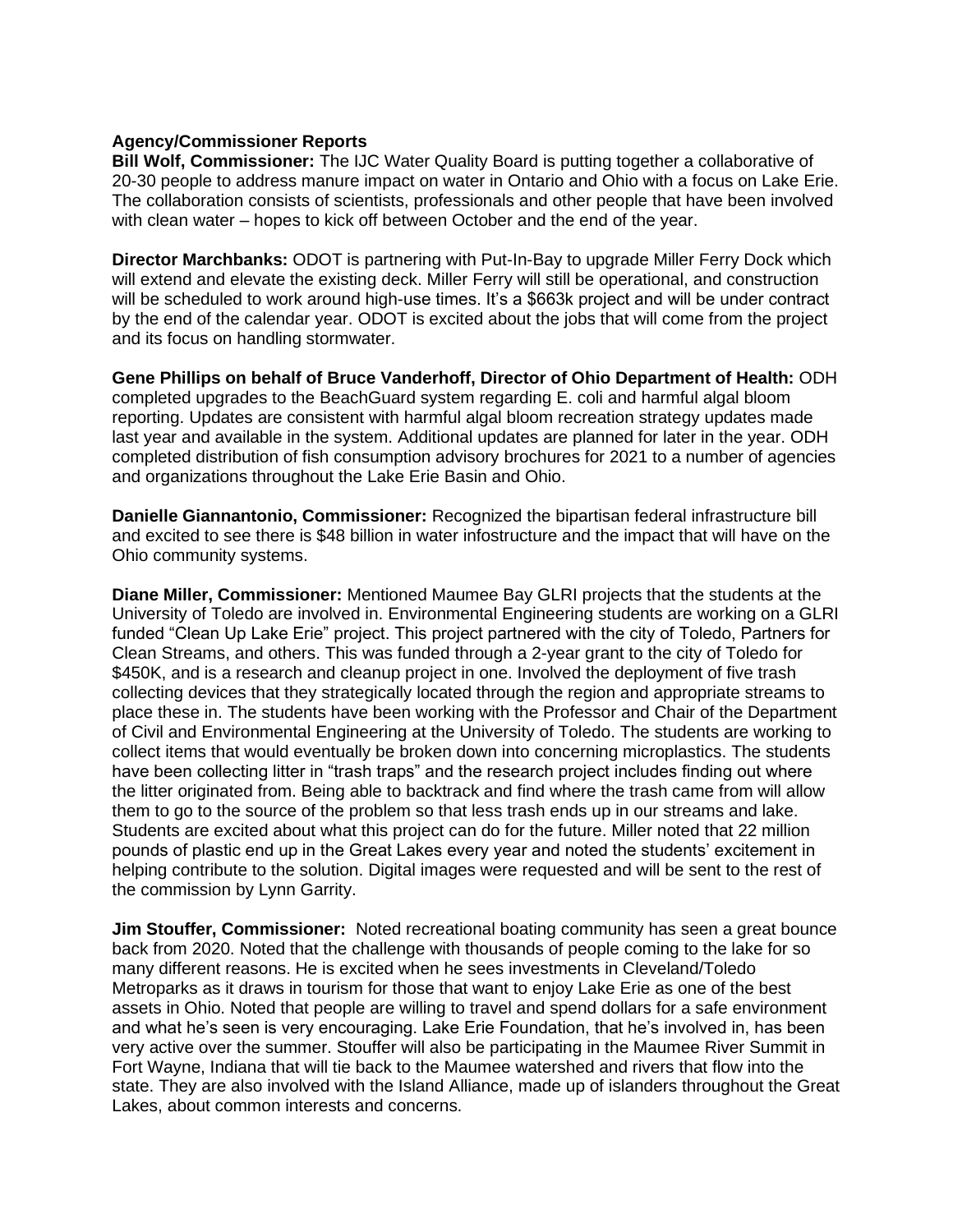**Director Mertz** – **Ohio Dept. of Natural Resources:** H2Ohio updates – ODNR has developed 60+ wetlands projects which are in process, with 20 complete. All summer, individuals from the higher education institution consortium LEARN have been gauging progress and taking samples. A presentation will be available to the public about progress made thus far on bringing wetlands online. We are pleased with the recent state budget funding and looking forward to executing future projects. The Great Lakes Commission appointed a new Executive Director, Erika Jenson. The Great Lakes Commission is about to engage on its next strategic planning process for the next five years. Part of the Ohio Delegation's goal is to focus on harmful algal blooms and the stress they're putting on the Great Lakes. Costal Management Office recently awarded \$5 million dollars for coastal erosion grants. There are lots of capital improvements in parks/public land spaces both on island and coast with additional improvements coming next year. Campgrounds have been at full capacity, and we're moving in the right directly for people to safely be able to enjoy outdoor recreation.

**Director Pelanda – Department of Agriculture:** Agriculture contributes 85% of phosphorus in Maumee Basin. The Department's efforts have been concentrated on engaging farmers in the basin to engage in one or more of seven practices to keep nutrients on the land. Our first-year goal was to contract about 200k acres. Producers came forward and enrolled 1.1 million acres. We are entering the third year in 14 counties and expanding H2Ohio to an additional10 counties. The program will change, moving into two phases. In phase one the first-year producers will be required to engage in a nutrient management plan and then practices. Developed along the way a partnership with OACI – a group of 37 organizations, including the Ohio Farm Bureau and researchers have come together for the first time to solve this problem. The Governor signed House Bill 7, which requires a Watershed Coordinator to be assigned to each of the seven watersheds in the state of Ohio which ODA hopes to have in place by October of this year. Recognized FFA and 4H as two of the most important youth programs, and those programs will produce the future leaders and are learning about nutrient and water management for overall benefit of water quality across the state of Ohio.

**Director Stevenson, Ohio Environmental Protection Agency**, Thanked ODNR and Matthew for work on the Ashtabula project. Noted that the world of infrastructure is going to be big – wastewater infrastructure development and drinking water infrastructure development is going to be an important focus under H2Ohio. Trying to get in economic disadvantaged communities to put in infrastructure where it doesn't exist in low-income areas. Working with Ohio Department of Development to administer the American Rescue Act funding that's related to infrastructure, that's an additional \$250 million dollars that they're working together to distribute to communities across Ohio. The project applications are coming in fast and furiously, the last report said we're exceeding a billion dollars in requested funding for \$250 million dollars available. The needs are massive, and leverage as much funding as possible to make the infrastructure improvements. Lake Erie, related items, in the Western Lake Erie Basin, a story map has been created to provided updates to the public on current status of H2Ohio related projects. David Emerman will join OEPA serving as Assistant Chief in Division of Surface Water and excited about what he brings to the table and high priority projects that he will be involved in.

Ohio EPA kicked off a statewide anti-littering campaign which included a summit on August 6 collaboratively with ODNR and Dept. of Transportation. Part of initiative includes how to leverage grant dollars from OEPA and organizations that support the anti-littering efforts, prevention and cleanup efforts across the board.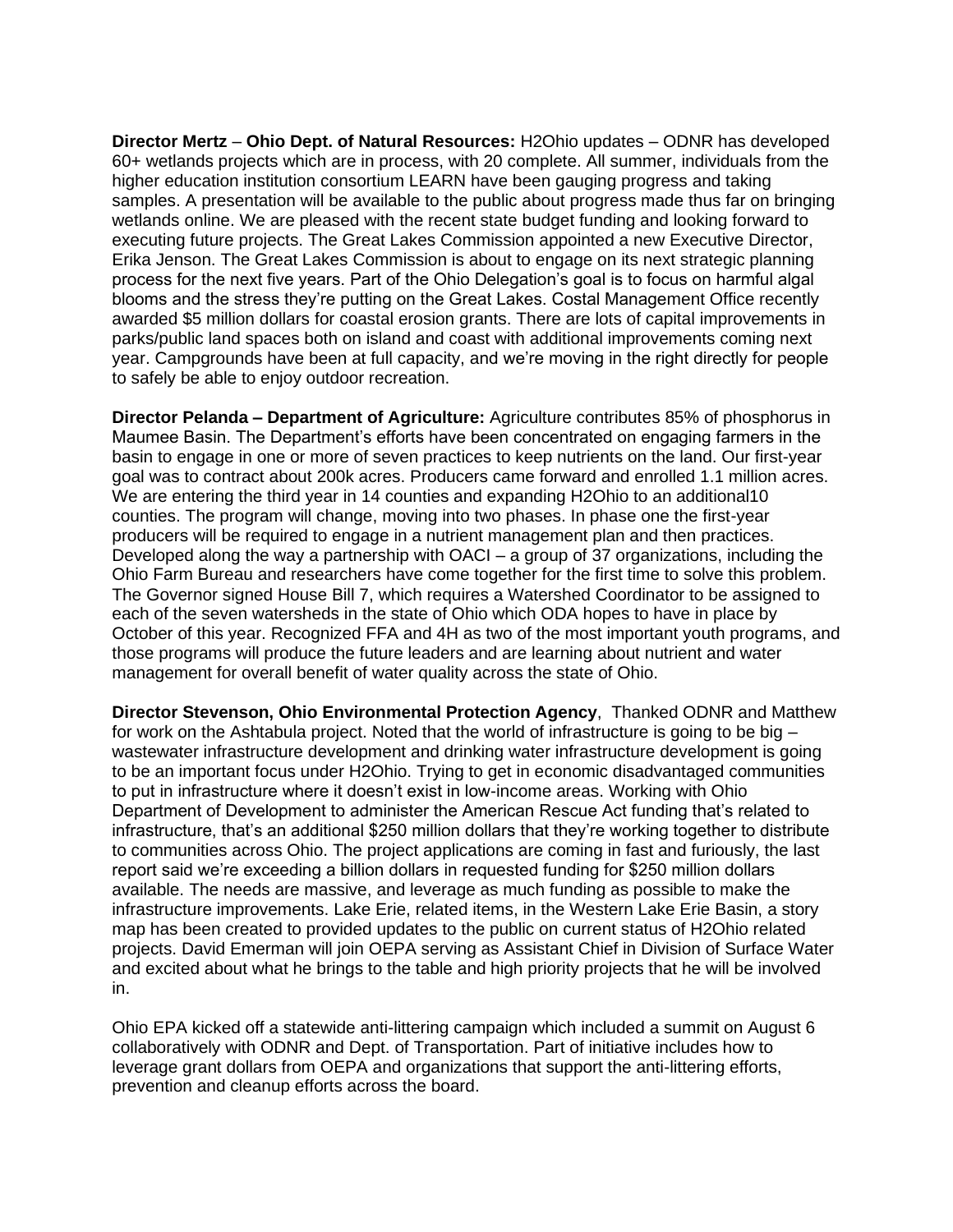Bill Wolf asked about the news of the City of Maumee's SSO and what Ohio EPA is doing to prevent additional discharges and how to make sure that the city is following rules as far as allowable discharges. Director Stevenson explained that a set of orders with a specific compliance schedule for Maumee has been put into place moving forward.

### **Lake Erie Advisor Reports**

### **Scott Hardy, OSU Sea Grant**

Ohio State and partners will host the annual "Understating Algal Blooms Science Conference" on Sept 8. It is free and open to the public.

Last month, the Ohio Dept. of Higher Education HAB Research Initiative announced funding decisions for 19 projects across 8 institutions working to address state HAB priorities. An annual report summarizing the findings of the last round of HABRI research grants will be released next week.

Ohio Sea Grant, Cleveland Water Alliance, and International Association of Great Lakes Researchers are planning the upcoming IAGLR--State of Lake Erie meeting on March 16-18, 2022 in Cleveland.

Ohio Sea Grant continues to connect with the US Army Corps of Engineers HABRI research efforts with state agencies– efforts include new publication and research findings, connecting researching, and highlighting funding opportunities. The Army Corps will be presenting early research ideas to Western Lake Erie Basin partnership. Ohio Sea Grant is planning a workshop titled Status and Approaches to Assess Lake Erie Central Basin Hypoxia.

Sea Grant recently hired an aquaculture specialist who will be putting together a video series of projects around the state.

Director Mulinex asked how big of an education issue microplastics is for the general public – how much do they know about issue? Scott responded that people see plastic on beaches/ground and can conceptualize it. Microplastic is less on people's radar – great research is being done at OSU, Toronto, Toledo and as a scientific community starting to understand more about microplastics, but educating public is more of a hurdle to education what people can't see.

Director Mulinex ask whether there are specific things that the state of Ohio should be considering for dealing with plastics in the future? Mr. Hardy said that the business community in coastal regions would argue that state level bans are restricting - rather use financial support for research, education, and outreach to educate. This helps push science forward and help bring awareness and support for the issue.

### **NOACA REPORTS Katie Moore – Manager of Environmental Planning for NOACA**

On September 10, NOACA will be holding its Annual Meeting beginning at noon. NOACA's Annual report is available on its website. Projects to watch: Focus on Cuyahoga River and the Cleveland section of the Lake is the Irish Town Bend Project. NOACA also funded a project for trails along Lake Erie. Recently, we've been wanting to increase the understanding of nutrient reduction progress throughout watersheds, and to extend volunteer monitoring program through a model from NE Ohio Regional Sewer District.